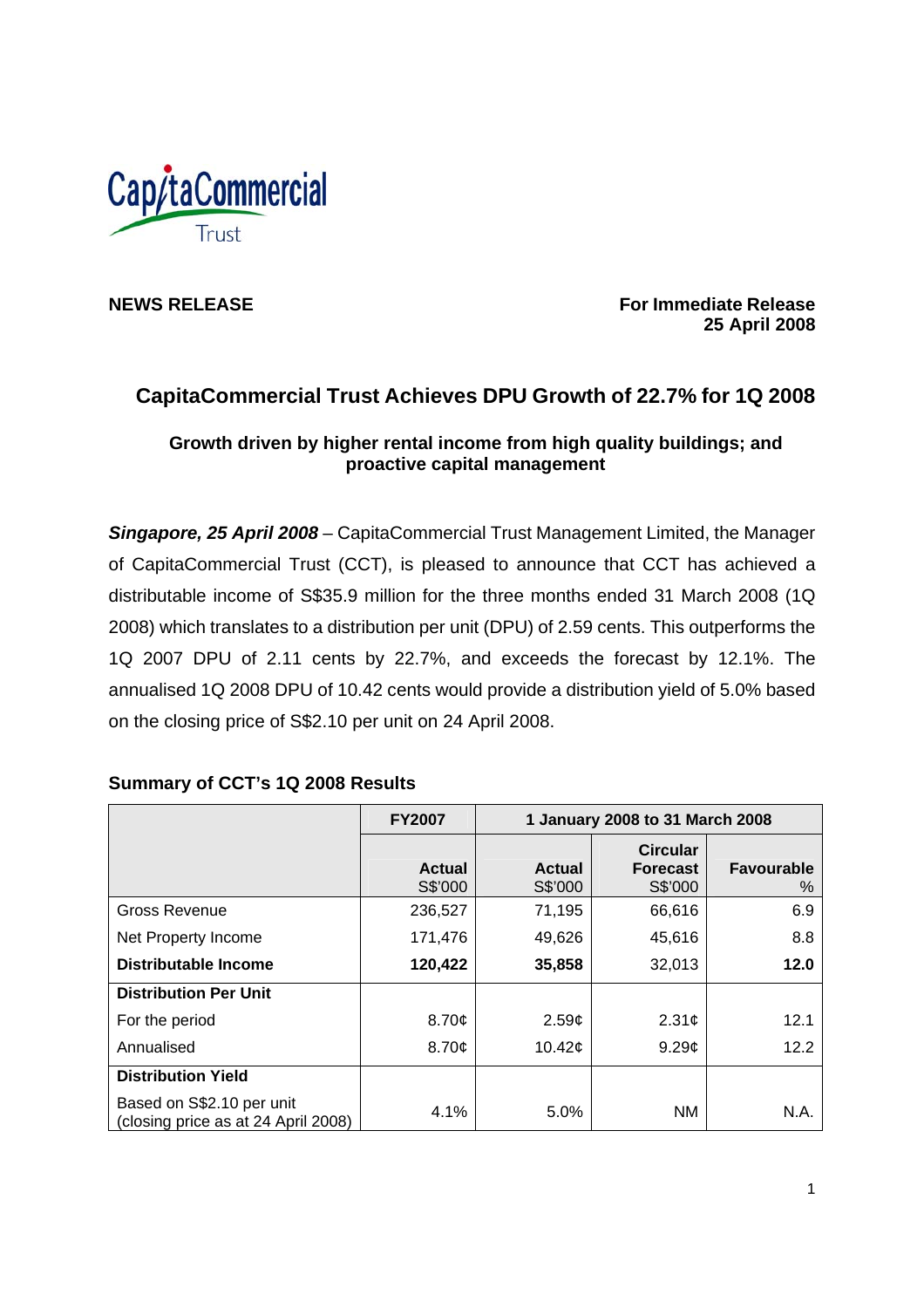Mr Richard Hale, Chairman of the Manager, said, "CapitaCommercial Trust achieved higher rental income as Singapore experienced considerable rental growth in the office market over the last 12 months. This growth, together with our strategy of proactive asset and prudent capital management has increased the first quarter 2008 distribution per unit significantly by 22.7% over the same quarter in 2007. Following the call option granted by CapitaLand Limited for the purchase of 1 George Street at a purchase price of S\$1.165 billion, the Manager will be seeking unitholders' approval at an extraordinary general meeting expected to be convened by end June 2008. If the acquisition is approved and completed, CCT's total asset size will grow to S\$6.5 billion, ahead of our target of S\$6.0 billion by 2009. Moreover 1 George Street, being a new, premier Grade A building, will further enhance the quality of CCT's existing portfolio and also its tenant profile with more blue chip tenants. Given Singapore's still strong economic fundamentals and continued healthy office leasing demand we are confident of exceeding the forecast distribution per unit of 10.04 cents to unitholders in 2008."

Ms Lynette Leong, CEO of the Manager, said, "We are experiencing continuing keen demand by banks and financial institutions and the supporting business services for greater space in CCT's quality portfolio. Grade A and Prime office rents averaged S\$18.65 per square foot per month and S\$16.00 per square foot per month respectively in 1Q 2008, representing increases of 8.7% and 6.7% from the preceding quarter. Given the prime quality of CCT's portfolio, we have signed leases above S\$20 per square foot per month in 1Q 2008. Our well balanced lease expiry profile, together with our proactive asset management, will enable us to benefit from the tight office market in at least these two years and gain continued rental upside. We remain prudent but active in our capital management, seizing opportunities to build up capital at attractive terms and lower overall cost of debt. We have issued about S\$250 million of fixed-rate notes from our S\$1 billion multicurrency medium term note programme and launched a S\$280-million convertible bond issue of 5-year maturity in April 2008 at competitive interest rates. We have also secured committed funding for 100% of the purchase price for our proposed acquisition of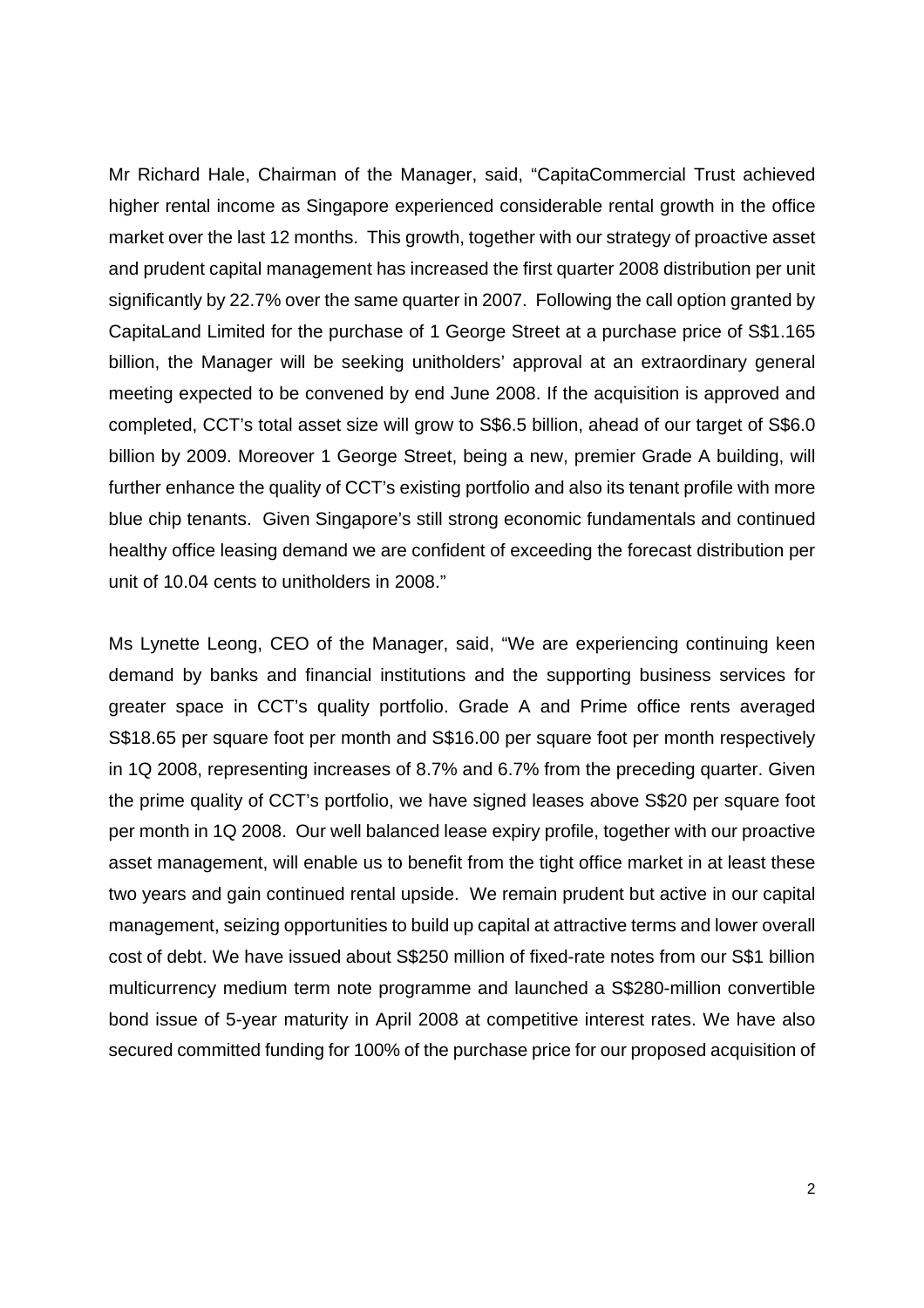1 George Street, assuring financing certainty without the need for placement of new CCT units or rights issue. Going forward, we will continue, though more discerningly given the current market environment, to seek quality and yield accretive assets."

### - END -

#### **About CapitaCommercial Trust** (www.cct.com.sg)

CapitaCommercial Trust is Singapore's first listed commercial REIT with a market capitalisation of S\$2.9 billion based on the closing price of S\$2.10 per unit on 24 April 2008. CCT aims to own and invest in real estate and real estate-related assets which are income producing and used, or predominantly used, for commercial purposes. The total asset size of CCT is S\$5.5 billion as at 31 March 2008, including a portfolio of nine prime properties and one property under development in Singapore, as well as investments in Malaysia. The properties in Singapore are Capital Tower, 6 Battery Road, HSBC Building, Raffles City (60% interest through RCS Trust), Starhub Centre, Robinson Point, Bugis Village, Golden Shoe Car Park, Market Street Car Park and Wilkie Edge (currently under development and expected to be completed by fourth quarter of 2008). In addition, CCT is a substantial unitholder of Quill Capita Trust with 30% unitholdings and has taken a 7.4% stake in the Malaysia Commercial Development Fund Pte. Ltd. ("MCDF"). Quill Capita Trust is a commercial REIT listed on Bursa Malaysia Securities Berhad, with a portfolio of nine commercial properties in Kuala Lumpur and Cyberjaya, Malaysia. MCDF is CapitaLand's first and largest Malaysia private real estate fund with a focus on real estate development properties primarily in Kuala Lumpur and the Klang Valley, Malaysia.

CCT was accorded "A3" corporate rating by Moody's Investor Service. The Trust is managed by an external manager, CapitaCommercial Trust Management Limited, which is an indirect wholly-owned subsidiary of CapitaLand Limited, one of the largest listed real estate companies in Asia.

**\_\_\_\_\_\_\_\_\_\_\_\_\_\_\_\_\_\_\_\_\_\_\_\_\_\_\_\_\_\_\_\_\_\_\_\_\_\_\_\_\_\_\_\_\_\_\_\_\_\_\_\_\_\_\_\_\_\_\_\_\_\_\_\_\_\_\_\_\_\_** 

#### **Issued by CapitaCommercial Trust Management Limited**

(Company registration no. 200309059W)